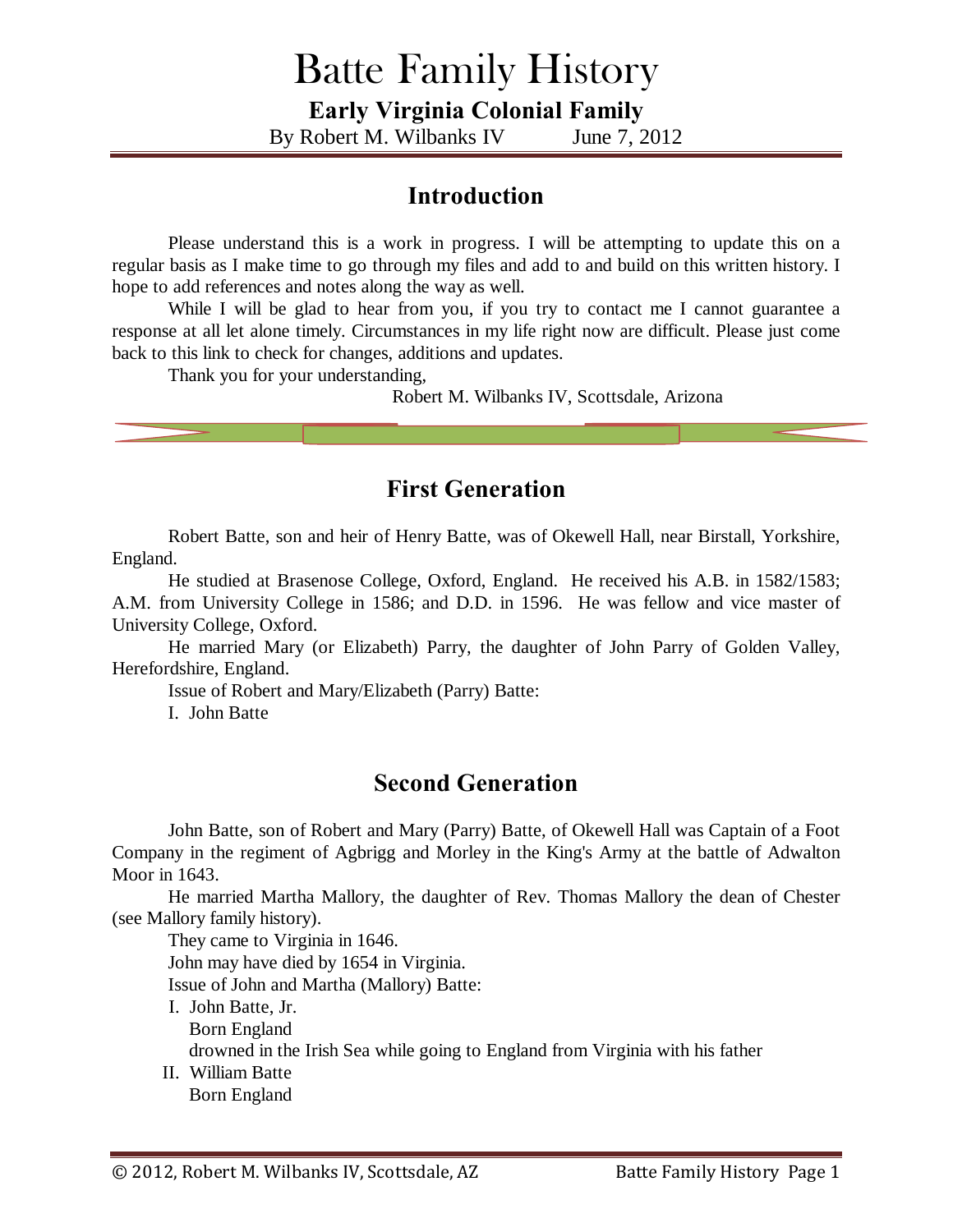# Batte Family History **Early Virginia Colonial Family**

By Robert M. Wilbanks IV June 7, 2012

of whom there are several land abstracts in Nugent's "Cavaliers and Pioneers" pages 152, 147, 197, 436

III. Thomas Batte Born England of whom there are records in Henrico County in 1671, 1679, 1690; Boddie's "Virginia Historical Genealogies" page 112

#### IV. Henry Batte

V. Martha Batte Born England

### **Third Generation**

Henry Batte, son of John and Martha (Mallory) Batte, of Okewell Hall. He came to Virginia circa 1646 with his parents.

He was a Captain. He was a member of the House of Burgess in 1685-1686 and 1692- 1693. In 1693 he became a justice in Charles City County, Virginia.

He married Mary Lound(s), the daughter of Henry and Ann Lound(s) of Henrico County, Virginia.

Henry Batte died prior to 1703.

On September 4, 1720 in Henrico County, Virginia, the five daughters of Capt. Henry Batte, and their husbands, agreed as to the division between them of 1200 acres of land in Prince George County, left to them in their father's will.

Issue of Henry and Mary (Lounds) Batte:

- I. Mary Batte Married John Poythress
- II. Elizabeth Batte

Married William Ligon by 1704

(see Lygon-Ligon family history)

in 1704 Henry and Ann Lounds gave their granddaughter, Elizabeth Ligon, wife of William Ligon, 258 acres of land

#### III. Anne Batte

Married Edward Stratton son of Edward and Martha (Sheepy) Stratton

- IV. Rachael Batte Married James Parham settled in Bertie County, North Carolina
- V. Sarah Batte Married Abraham Jones
- VI. Henry Batte will dated July 5, 1727, proved October 2, 1727, Prince George County, Virginia
- VII. William Batte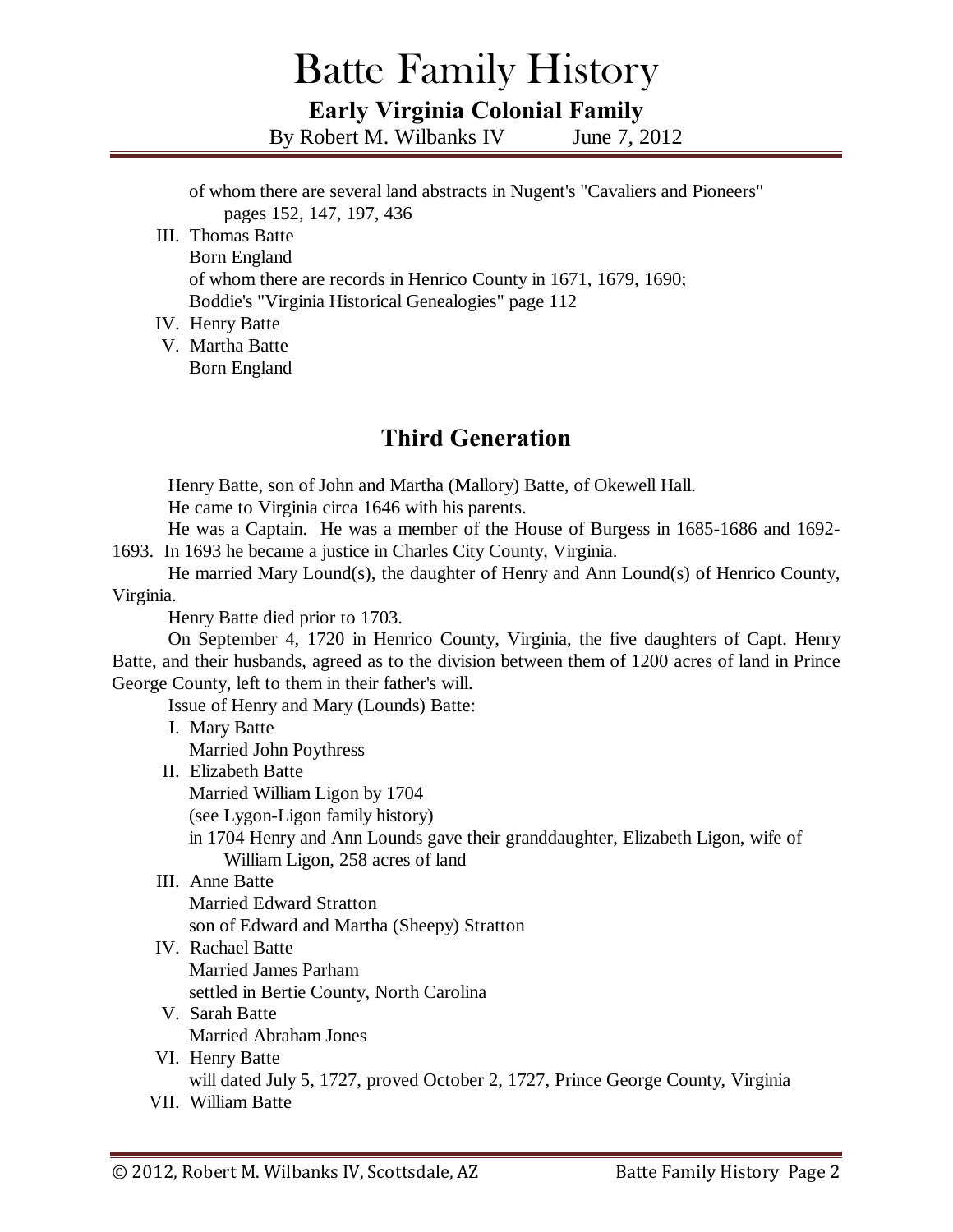# Batte Family History **Early Virginia Colonial Family**

By Robert M. Wilbanks IV June 7, 2012

William Batte, son of Henry and Mary (Lound) Batte.

He married Mary Stratton in 1704. She was the daughter of Edward and Martha (Sheepy) Stratton.

Issue of William and Mary (Stratton) Batte:

- I. William Batte
- II. Robert Batte
- III. Thomas Batte Born July 3, 1721
- IV. John Batte Died October 8, 1729
- V. Anne Batte Died October 6, 1729
- VI. Henry Batte

Robert Batte, son of William and Mary (Stratton) Batte, was born on October 16, 1727. He married Martha Peterson the daughter of John and Martha (Thweatt) Peterson. Issue:

- I. John Batte Married Mary Poythress daughter of Peter and Elizabeth (Bland) Poythress
- II. Robert Batte
- III. Frederick Batte
- IV. Mary Batte

Married F. Eppes

V. Martha Batte

Married 1st Mr. Jones

Married 2nd Nathaniel Colley on August 18, 1791

settled in Prince George County, Virginia

Issue:

A. Sarah Colley

Born 1792 Prince George County, Virginia Married Thomas Poythress Cocke in 1810

son of Capt. James and Elizabeth (Poythress) Cocke

#### Issue:

- 1. Martha Cocke Married James Cocke (1st cousin) son of Dr. James Cocke
- 2. Nathaniel Colley Cocke Married Virginia Anne Peterson of "Aberdeen" Prince George County, Virginia Issue:
	- a. Mary Herbert Cocke